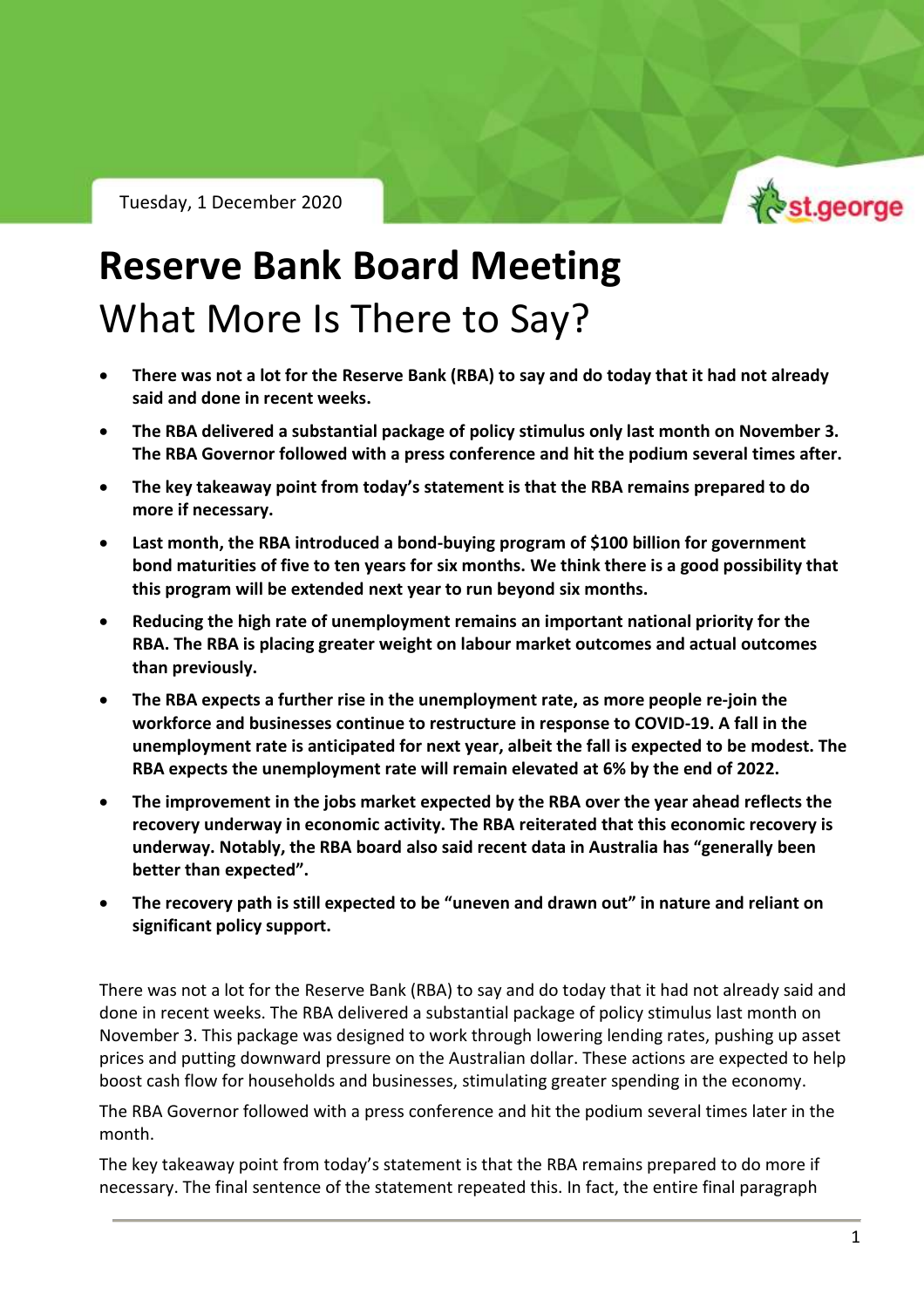was unchanged. Theparagraph suggests that the bond program could be enhanced if more support for the economy is needed.

Last month, the RBA introduced a bond-buying program of \$100 billion for government bond maturities of five to ten years for six months. We think there is a good possibility that this program will, next year, be extended beyond six months.

Today's statement also highlighted that addressing the high rate of unemployment remains a critical national priority. Indeed, the RBA is placing greater weight on labour market outcomes and actual outcomes than previously.

The RBA expects a further rise in the unemployment rate, from the current rate of 7.0%, as more people re-join the workforce and businesses continue to restructure in response to COVID-19. The RBA also anticipates that the unemployment rate will decline next year, albeit slowly. The RBA expects the unemployment rate will remain elevated at 6% by the end of 2022.

The improvement in the jobs market expected by the RBA over the year ahead reflects the recovery underway in economic activity. Tomorrow's national accounts should show that the Australian economy rebounded in Q3 by 3.0% after experiencing a severe recession in the first half of this year.

The RBA reiterated today that an economic recovery is underway. Notably, the RBA board said recent data in Australia has "generally been better than expected". However, the recovery is still expected to be "uneven and drawn out" and reliant on significant policy support. The RBA continues to expect that it will take until the end of 2021 for the level of GDP to reach the level attained at the end of 2019.

The recent news about a possible vaccine has been encouraging. We believe this recent vaccine news, if it materialises in reducing the spread and impact of the pandemic, could lead to betterthan-expected economic outcomes.

Globally, the RBA points out that "news has been mixed recently". The rise in infection rates in the US and Europe was counterbalanced by positive news on the vaccine front. The former has won out so far with recoveries in these economics having "lost momentum". Whilst Australia's recovery is not losing momentum, Australia, like Europe and the US, remains heavily dependent on support from fiscal and monetary policy.

> **Besa Deda, Chief Economist** Ph: 02-8254-3251